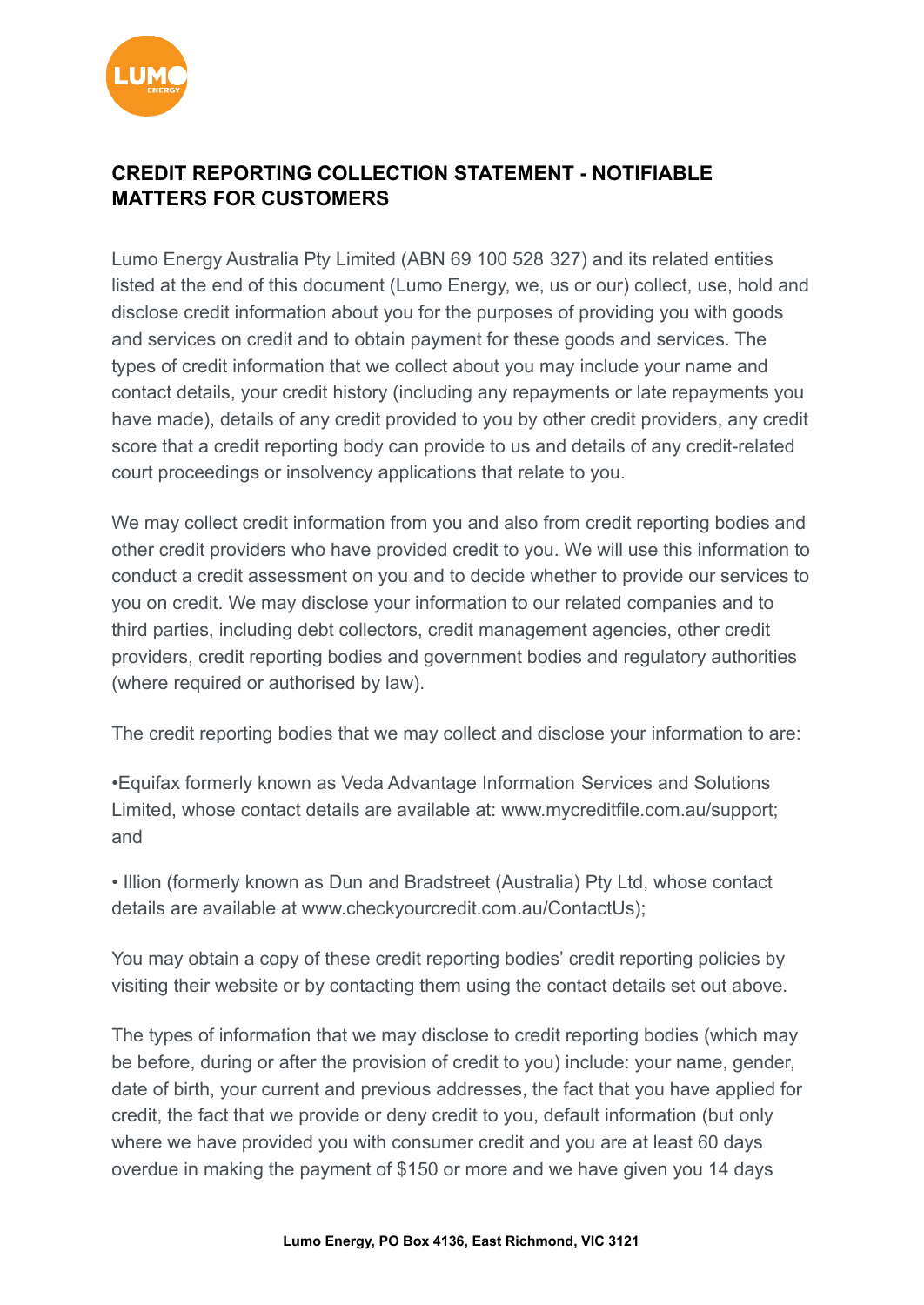

prior written notice informing you of our intention to default list you and requesting that you pay the overdue amount),advice that payments have been made or are no longer overdue, that you have (or have tried to) defraud us; and information that, in our opinion, you have committed a serious credit infringement (but only where we have provided you with consumer credit). Our disclosures may affect your ability to obtain credit in the future. After we disclose your information to the credit reporting bodies listed above, this information may subsequently be included in a credit report that is provided to other credit providers to assist them to assess your creditworthiness.

We also disclose credit information to third parties that provide services to us or who provide services to you on our behalf. We may hold this credit information in, or may disclose this information to third party service providers located in, one or more overseas countries, including in Europe.

You may request that credit reporting bodies do not use your credit reporting information for the purpose of pre-screening our direct marketing. To make such a request, please contact the credit reporting bodies directly using the contact details provided above.

If you reasonably believe that you have had your identity stolen or have been defrauded, you can contact the credit reporting bodies (using their contact details as listed above) and ask them not to disclose your credit information.

You can request access to the credit information that we hold about you. You can also request that we correct the credit information we hold or make a complaint about how we treat your credit information. Our credit reporting policy is part of our general Privacy Policy and is available on our website at www.lumoenergy.com.au/privacy/. It contains more information about how to access and correct the credit information that we hold about you, how to lodge a complaint relating to our treatment of your credit information and how we will respond to your complaint. You can also ask us for a hard copy of this statement by contacting us on 1300 115 866, by emailing us at info@lumoenergy.com.au or visiting our "Contact Us" page on our website [www.lumoenergy.com.au/about-us/contact-us/](http://www.lumoenergy.com.au/about-us/contact-us/) or printing this pdf. For more information on our privacy practices, please contact our Privacy Officer by emailing privacyofficer@lumoenergy.com.au.